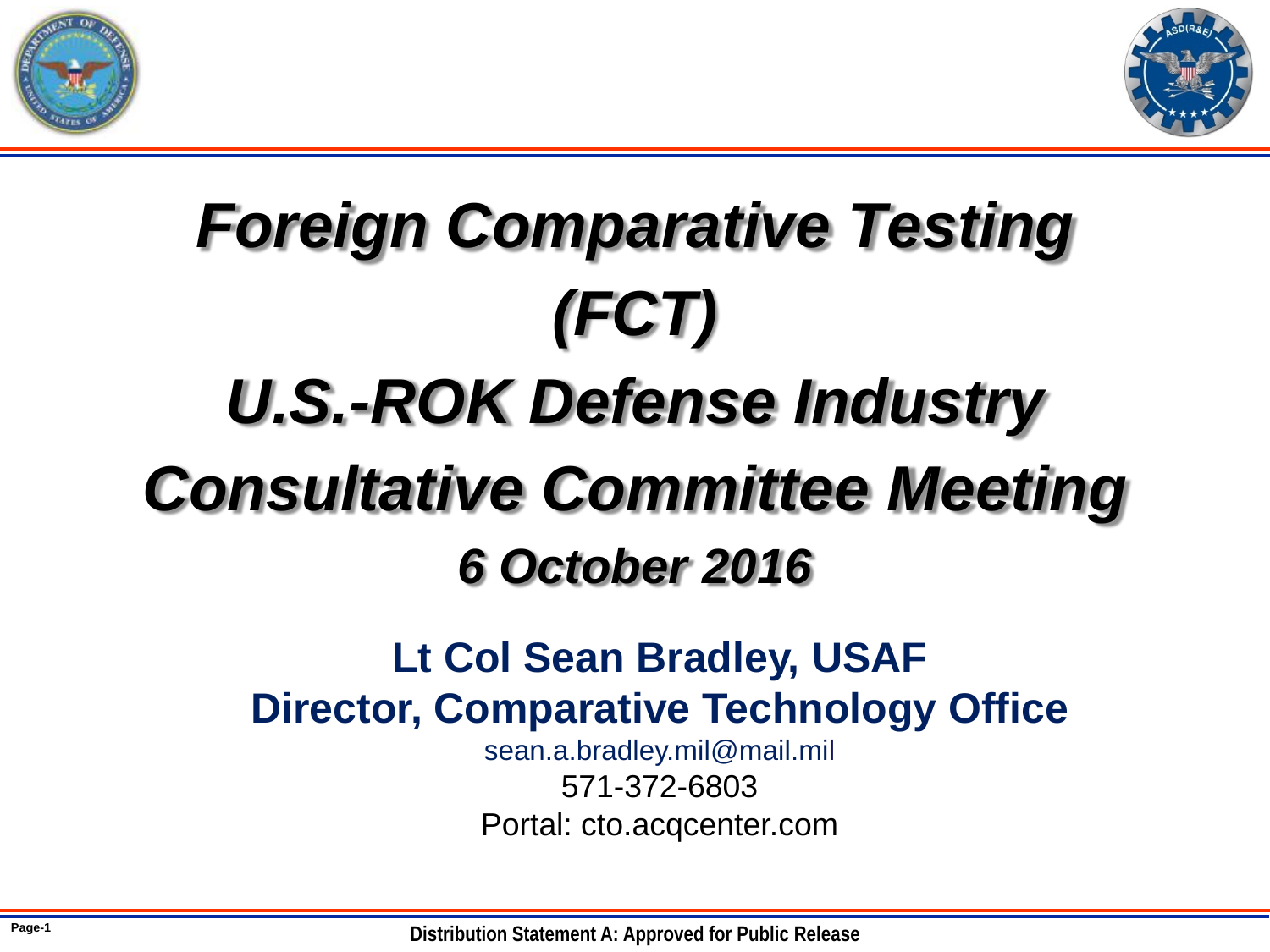

### **FCT Mission**



**Mission: Find, Assess & Field World-Class Technologies to Enhance Military Capabilities and Provide Long-Term Value**

- *Technologies should present:*
	- *Significant cost savings resulting in positive ROI*
	- *Significant performance enhancements*
	- *Novel approaches*
- *Connects Foreign Technologies to US DoD Development and Acquisition Programs*
- *Office of the Secretary of Defense (OSD) Selects & Funds Projects, US Military Services & USSOCOM Execute Testing*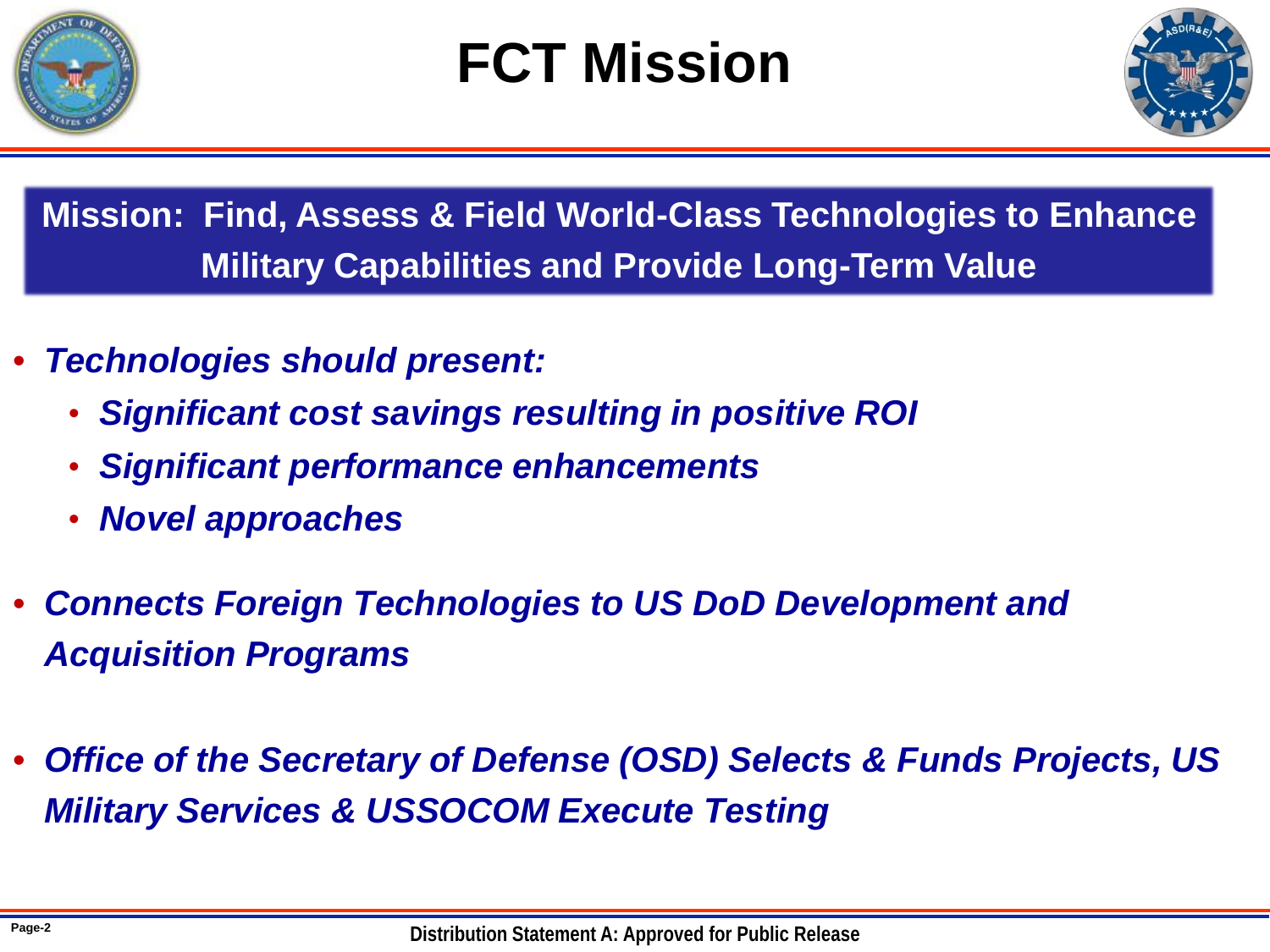

### **- Last 36 Years -**



- *OSD investment: \$1.30 Billion (constant FY16 \$)*
	- *Led to procurements of 273 projects worth over \$11B*
- *Accelerates Fielding an Average of 2 - 4 Years*
	- *Vice starting a new US defense R&D program*
- *Enhances U.S. Industrial Base* 
	- *Foreign vendors teaming with U.S. industry*
	- *34 states & 1/3 of projects procured*
- *Average project – \$600-800K/year, 18-24 months*
	- *Review 100's of technologies*
	- *10 – 12 new starts / year*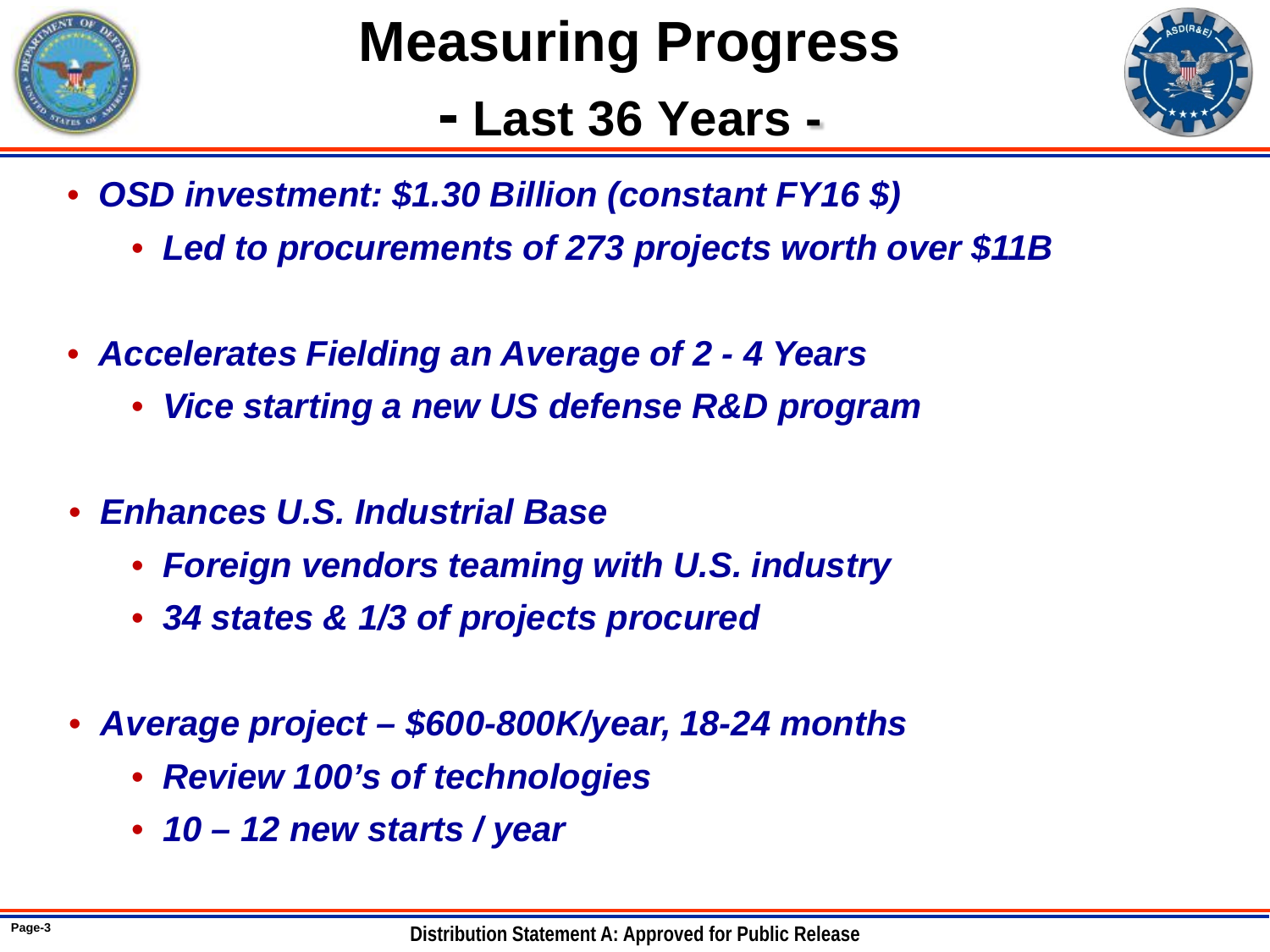

### **FCT Evaluation Options**





#### FCT Projects Can Be Side-by-Side Comparative Evaluations

**Distribution Statement A: Approved for Public Release**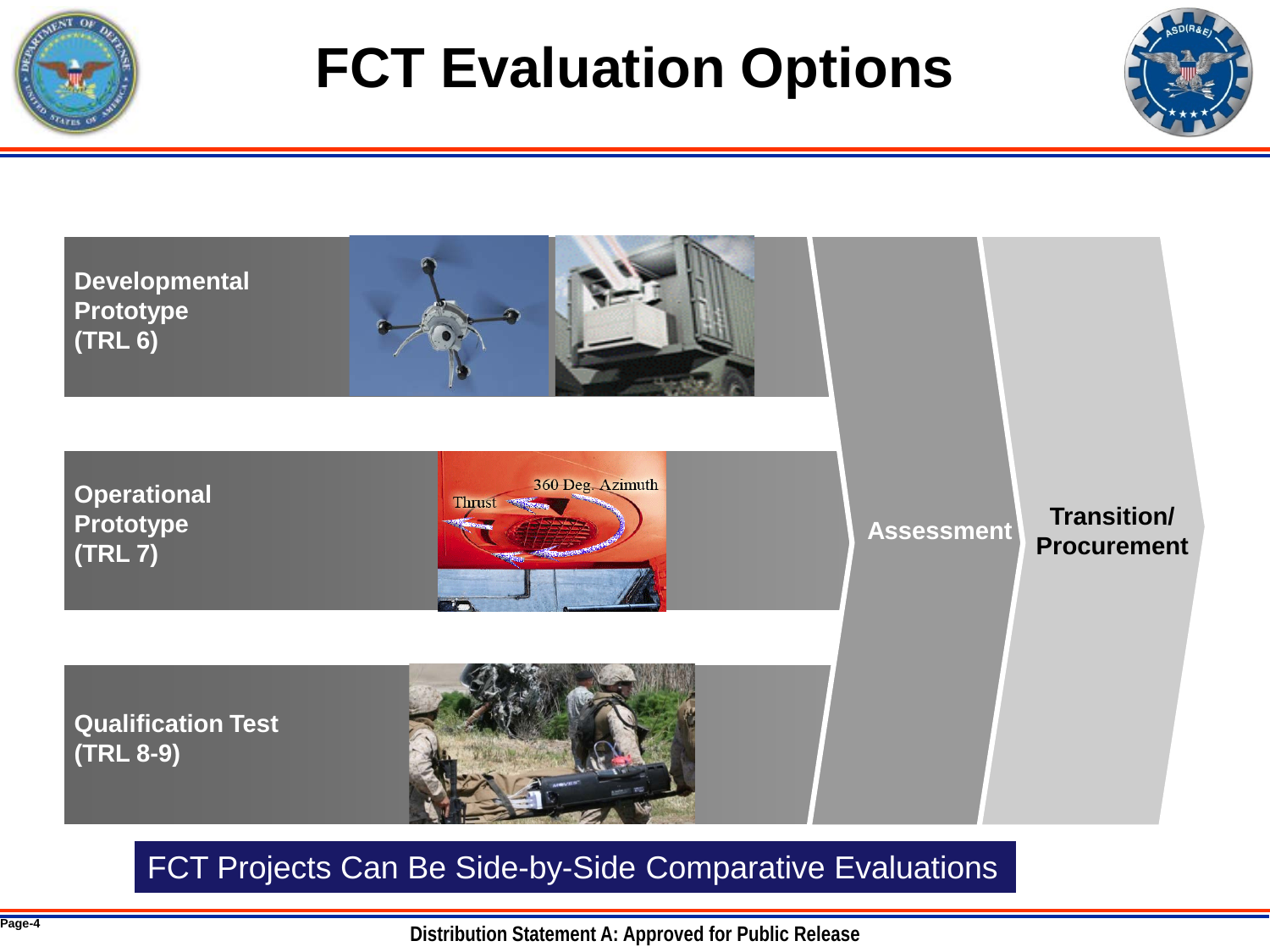

# **Prototyping Focus Areas for 2017**



#### **Asymmetric Force Application**

Asymmetric force application is the use of nontraditional technologies, tactics, and weapons to provide a clear military advantage to our forces during maneuver and engagement operations.

#### **Electromagnetic Spectrum Agility**

The increasingly wireless nature of the global economy, coupled with advances in analog-to-digital conversion, cognitive radios, smart antennas, and increased transmitter-receiver diversity, present opportunities to develop new capabilities that sustain and extend our military advantage in the EMS domain. These new capabilities will also mitigate the impact of new challenges, including an increasingly cluttered operational EMS environment.

#### **Autonomous Systems**

Autonomous systems are a "capability (or a set of capabilities) that enables a particular action of a system to be automatic or, within programmed boundaries, 'self-governing". Autonomous systems can improve our capability without increasing capacity by better coordinating and synchronizing current sensors and weapon systems and by maximizing the efficiency of both.

#### **Information Operations and Analytics**

Exploit commercial technology advancements in information collection and management to provide the Joint Force enhanced communications and Situational Awareness within their Area of Responsibility to disrupt and delay adversary forces from offensive operations, counter their ability to use deceptive messaging to influence U.S. / Coalition operations and develop capabilities to counter adversary cyber and C2 communications.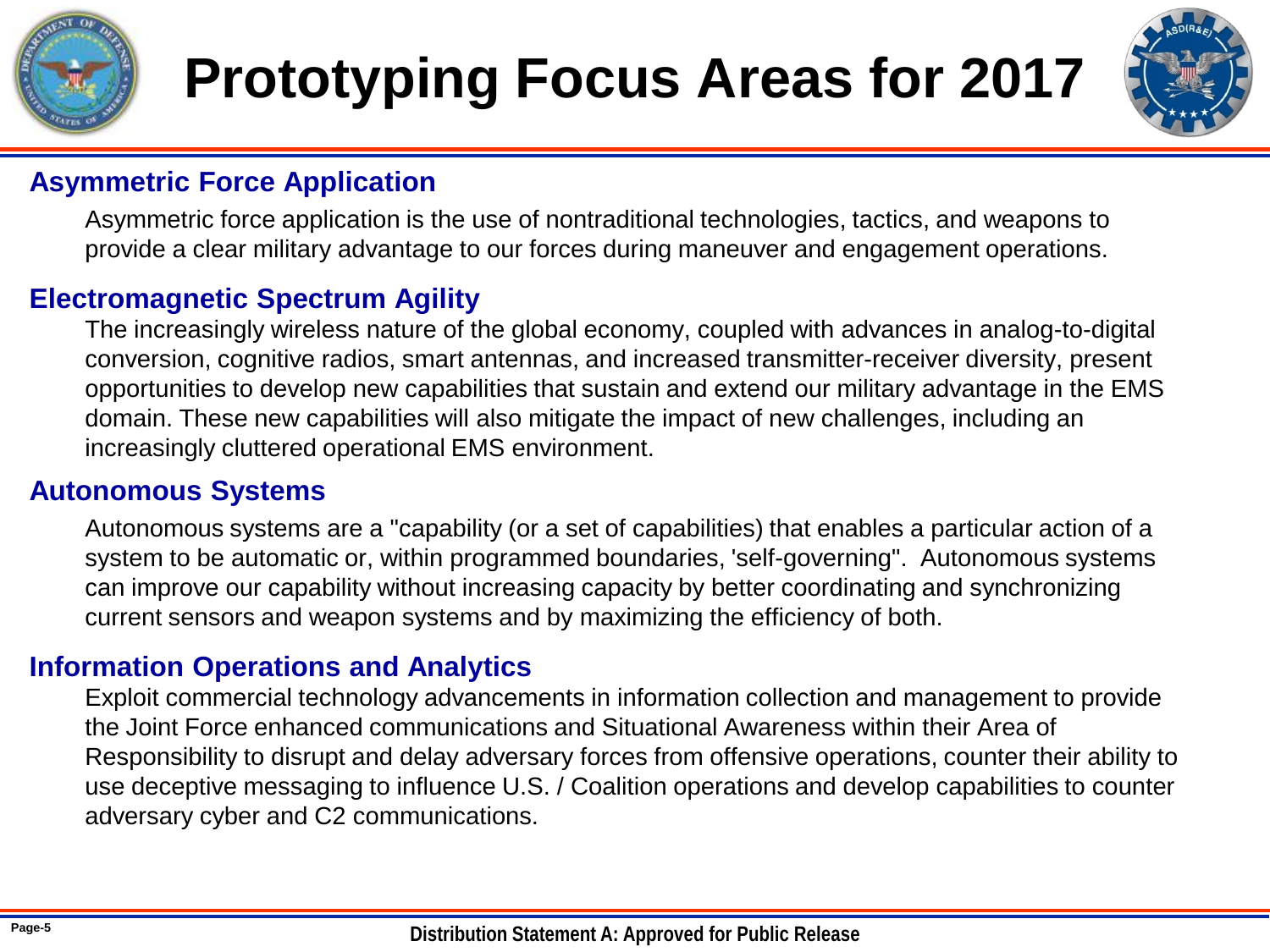

### **FCT Process**





### *Selection Criteria:*

**Top Down**

- **OSD Priorities**
- **Joint Application**
- **Long Term Value**
- **Cost Avoidance**

#### **Bottom-Up**

- **Mission Need**
- **Procurement Strategy**
- **Sponsor Support / Endorsement**
- **Risk (Cost/Schedule/Performance)**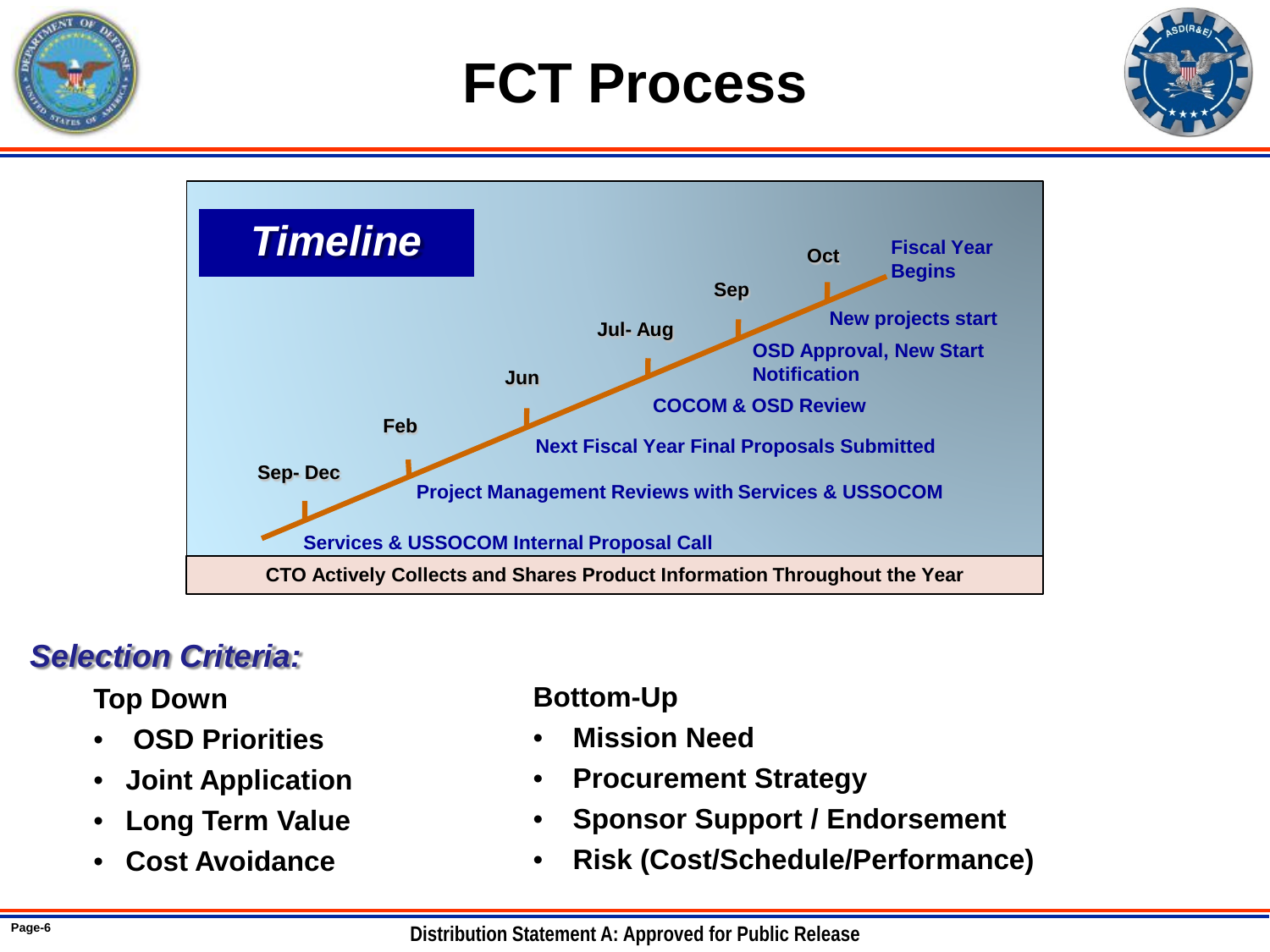

## **Past FCT Projects with ROK**



| <b>Project</b>                                            | <b>Description</b>                                                                                                                                          |
|-----------------------------------------------------------|-------------------------------------------------------------------------------------------------------------------------------------------------------------|
| <b>Lithium-Ion Polymer Battery</b>                        | Test and analyze advanced large Li-Ion cells for<br>integration to a BA XX80 (battery) configuration                                                        |
| <b>Laser Marksmanship Training System</b><br>"Hummerbook" | Evaluate ruggedized, environmentally resistant scoring<br>device, to extend/enhance the capability of the U.S.<br>Army's Laser Marksmanship Training System |
| Large Scale Display System                                | Evaluate 30"-42" flat panel display product capabilities<br>for potential application in display requirements for C2<br>and other applications              |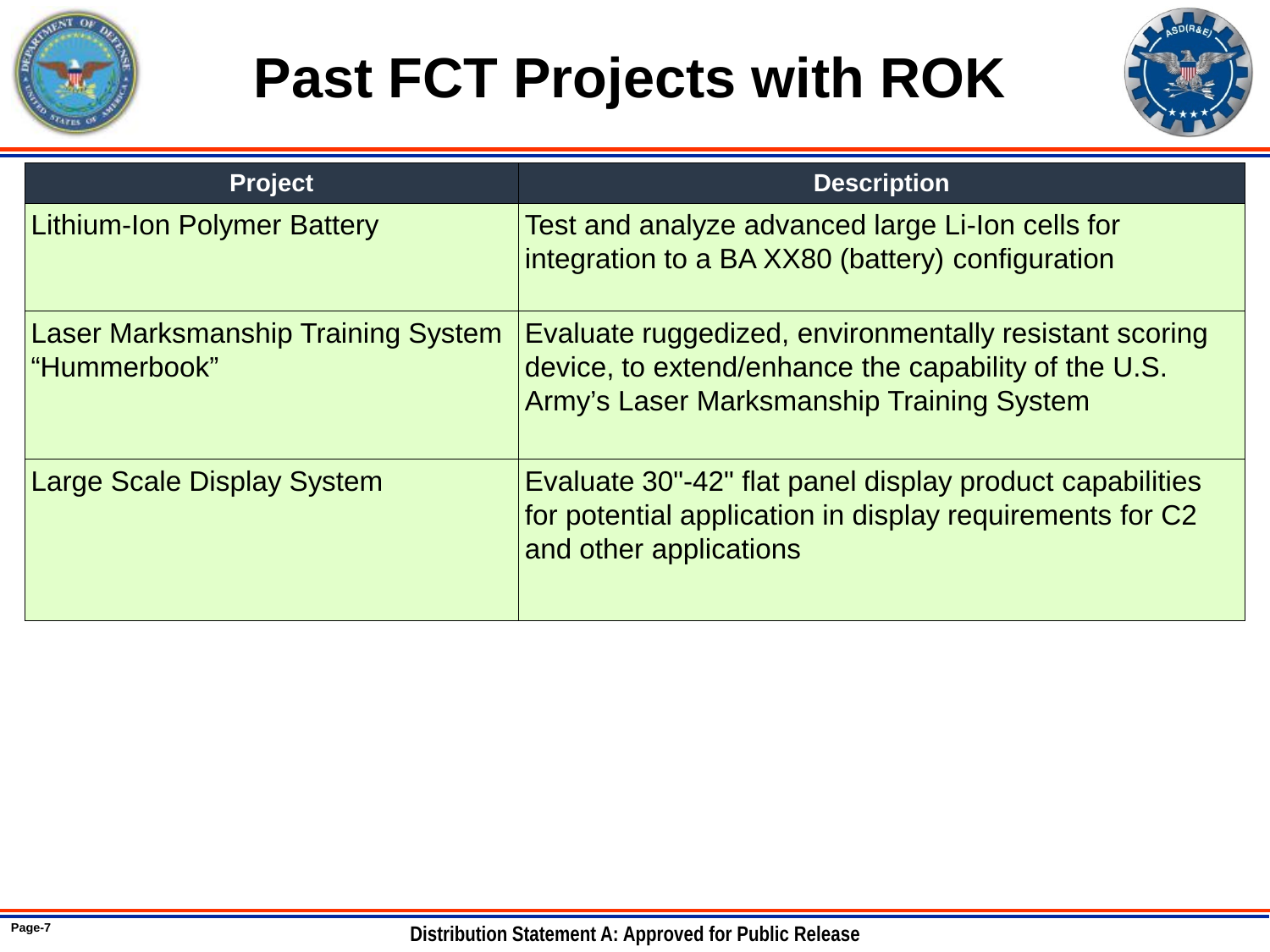

## **Working with FCT**



- *Marketing Materials*
- *Product templates*
- *Individual meetings with FCT*
- *Trade shows, local conferences, e.g. AUSA, Modern Day Marine, etc.*
- *Industry days in the Washington, DC area*
- *CTO international travel*

### **FCT has a variety of tools to understand your technology**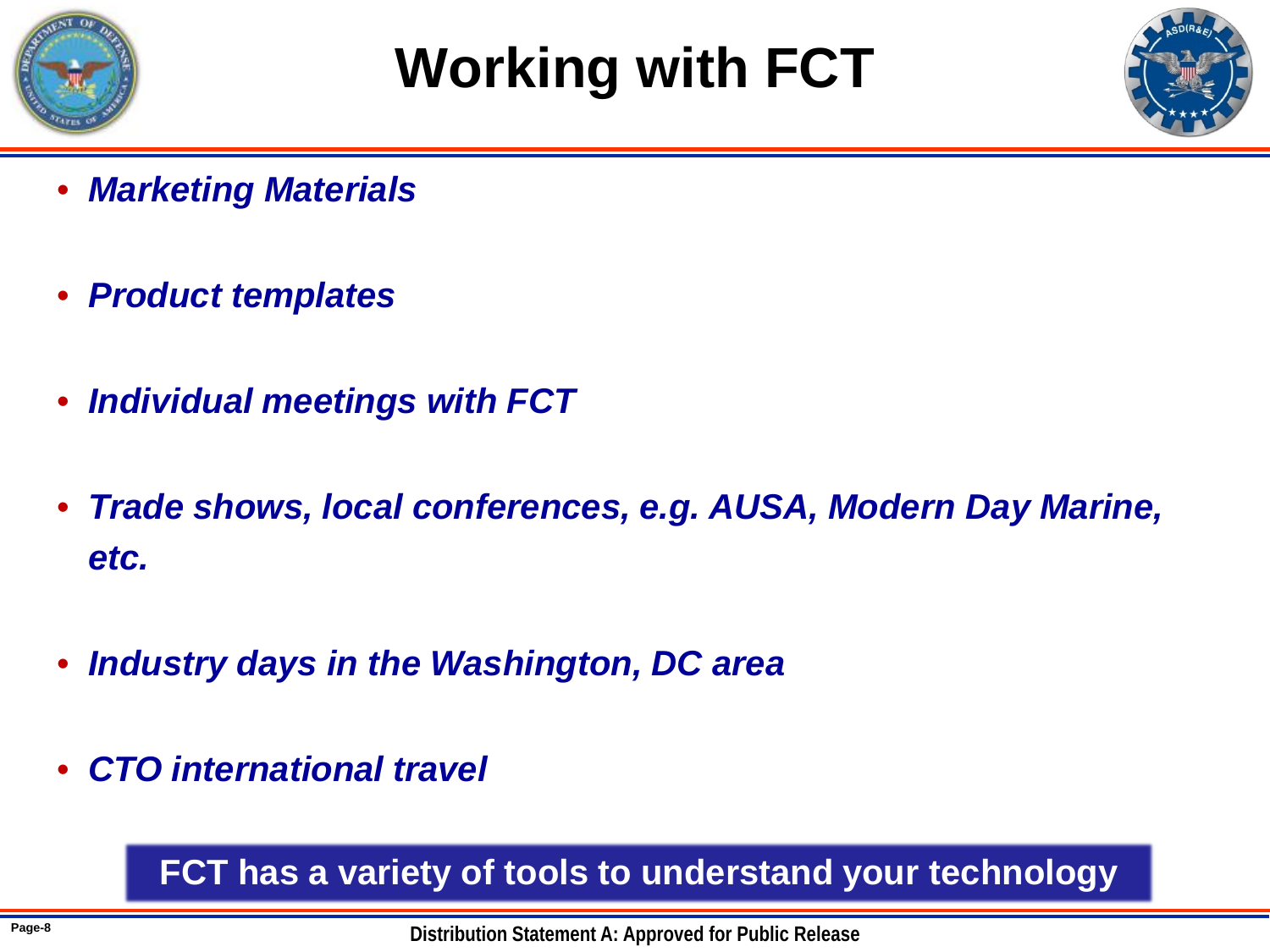

# **Send Us Your Product Information**



### **Product Template**

- **Product**
- Company Name
- **Country**
- POC Information
- Website
- TRL
- **Countries Using**
- Application (So What?)
- Science (How it works)
- Data (key performance metrics)
- US Partners
- Previous Work w/ DoD

OSD Foreign Comparative Test - Product Template

Product: XX mm High Velocity (HV) Airburst Munitions System (ABMS)

Company Name: Advanced Systems (AS) Country: Republic of Antarctica Point of Contact: Mr. Jones Phone: (555) 555-5555 Website: www.abcd.com Email: abcd@abcd.com



Short Description: The HV ABMS consists of a Fire Control System, an Ammunition Programmer and XX x XX mm Air Burst Munitions. High explosive, Flash and Bang, Counter defilade, increased lethality, improved accuracy.

Technology Readiness Level (fielded, lab tested, operational test): TRL: 9 The HV ABMS is qualified and in production.

Countries using the technology: Madagascar, Dominican Republic, Greenland, etc.

Application: (the so what?) The HV ABM is specially designed to allow soldiers to effectively engage enemies in defilade and to provide improved accuracy and higher lethality through a technologically improved muzzle velocity compensation capability.

Science (how it works): Muzzle velocity compensation for the immediate round fired. The 40mm HV ABMS is an upgrade kit to existing launchers to provide Air Bursting Precision capability. The FCS accurately lazes the target and the ballistic card computes the time to burst. The computed time to burst based on the measured velocity is programmed into the fuze only upon exit at the ammunition programmer. Enhanced safety with its built-in self-destruct mode and gives ABM the ability to function as a point detonating HE cartridge as well as an Air-Burst cartridge.

#### Data:

- Grenade Length: XX mm Weight: XXX gm
- . Muzzle Velocity: XXX m/s . Maximum Range: XXXX m
- Lethal Radius : X m Arming Distance : XX to XX m
- Fuze Type: Programmable Time Fuze
- U.S. Partner: AS does not currently have a relationship with a US company.

Previous work with DoD: Technology developed through US DoD laboratory funding.

### *Help Us Understand How Your Technology is Better, Cheaper or Novel*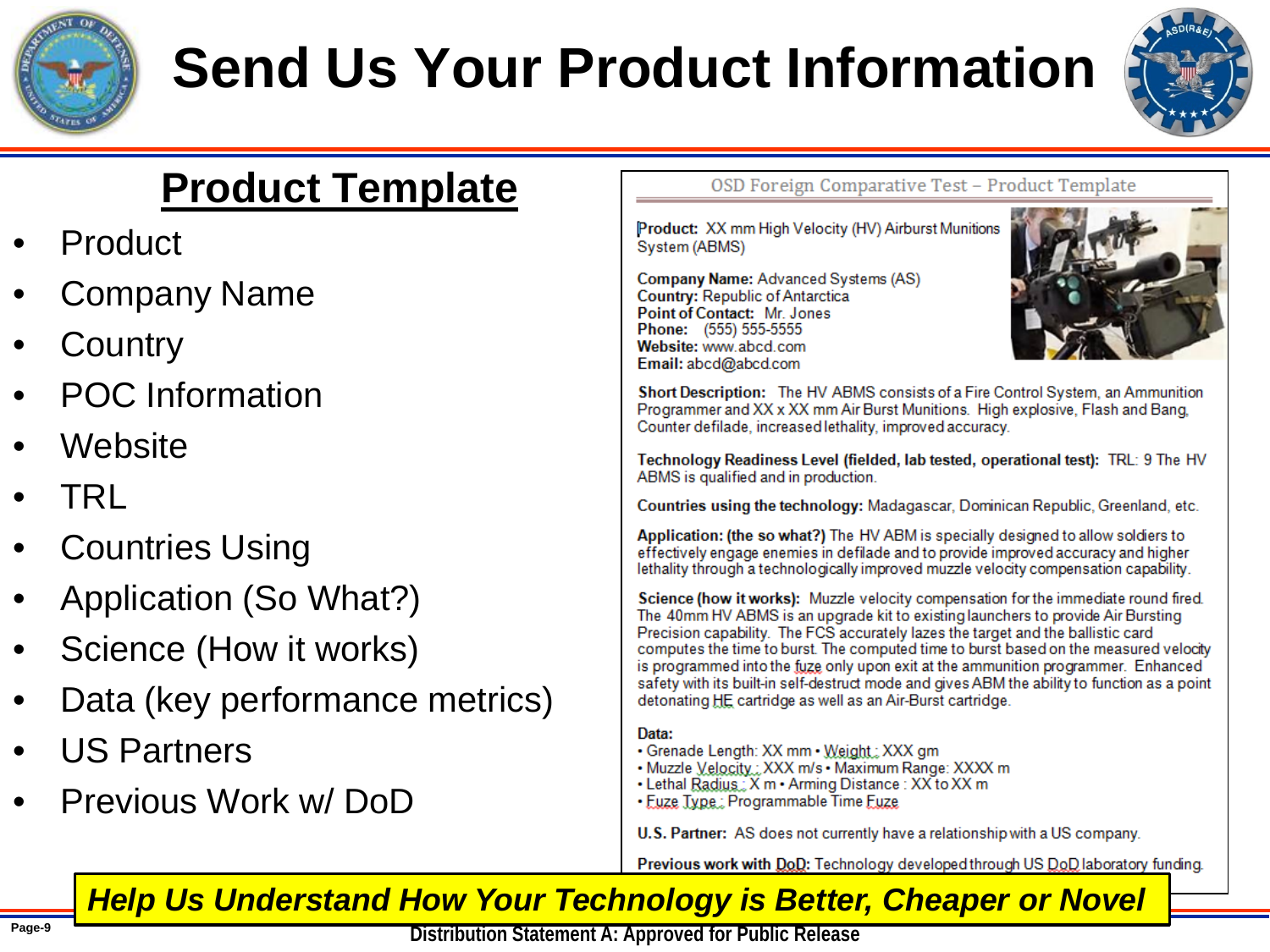



- *CTO Website -- https://cto.acqcenter.com/osd/portal.nsf/*
	- *Additional background information on FCT*
- *Contact your Embassy in DC – Defense Attaché or the trade or science and technology organization*
- *Contact the Security Cooperation Office / Attachés in the US Embassy in your country*
- *Contact CTO directly – either the main office or Service/SOCOM specific contacts given in this brief*